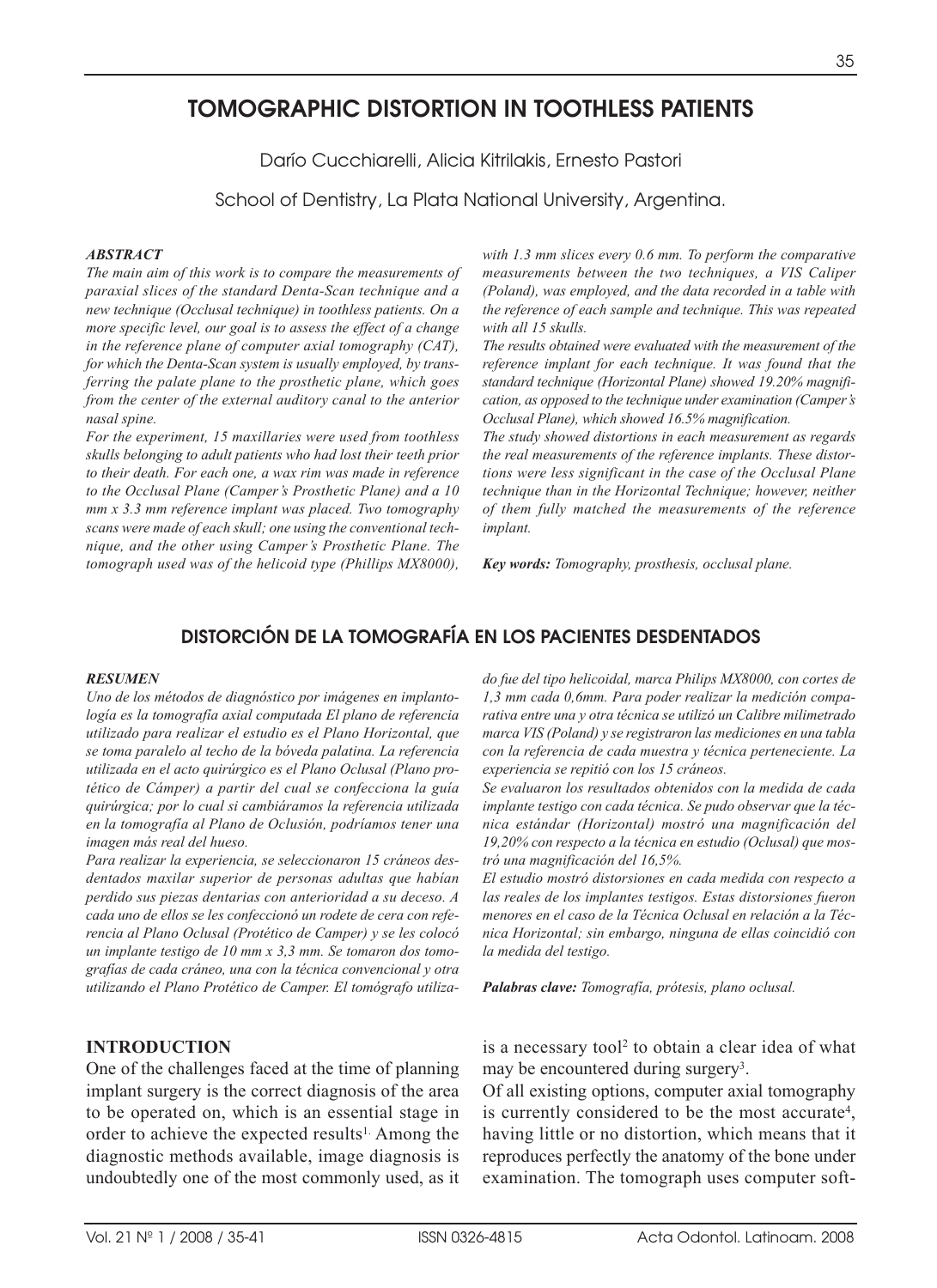ware called Denta-Scan, by means of which a supposedly real accuracy in measurements is achieved. Denta-Scan tomography scans slices throughout the maxillary and shows each portion as a millimetered image, which means that although there should be no difference regarding real size, these slices would be subject to the reference plane for which the tomograph has been programmed to perform the first slice<sup>5</sup>.

In the case of tomography, the reference plane used is a horizontal plane taken parallel to the palate. This provides paraxial sections of the bone of certain measurements from which diagnosis is made and the surgical procedure decided upon<sup>6</sup>.

From the point of view of implant placement, both for the diagnosis and model planning and for the surgical procedure, the reference used is the occlusal plane. This plane runs parallel to another plane used in prosthesis known as Camper's plane7, and which is the reference used in order to determine the correct position of the implant. This plane is another imaginary line that goes from the center of the external auditory canal to the anterior nasal spine. Therefore, if the reference for the clinical and surgical study is the occlusal plane, there would be a discrepancy as regards the reference plane used for diagnosis from the images derived from the computer axial tomography scans provided by Denta-Scan. This means that if we changed the reference used in computer tomography and used the occlusal plane instead, we could have a more real image of the bone in the paraxial slice.

The general aim of this study was to compare the measurements of the paraxial slices with both techniques in toothless patients. As regards the specific aim, we focused on the effect of changing the reference plane of Denta-Scan computer axial tomography, transferring the palate plane to the plane of prosthetic utilization, which goes from the center of the external auditory canal to the anterior nasal spine.

## **MATERIALS AND METHODS**

In order to carry out the study, 15 toothless maxillaries were selected, belonging to adult patients who had lost their teeth prior to their death<sup>8</sup>. These skulls were chosen at random.

The first step consisted of making pink wax rims for the maxilla, with an occlusal plane that was parallel to Camper's Plane, according to standard criteria used in the preparation of a complete prosthesis. To do this, an alginate impression was made (C.A. 37 Caulk) of the full toothless maxillary bone and a plaster cast (Bayer) was made to obtain the model<sup>9</sup>.

Once the replica was finished and cut, the wax rim was made to simulate the patient's occlusal plane. First, the model was painted with solid Vaseline and after this a Base-Plate was heated with a Bunsen burner in order to adapt it to the model's anatomy, removing excess material.

Once the base plate was ready, a pink wax sheet was rolled using the heat from the burner. The wax sheet was bent and placed over the base plate in the shape of a horseshoe, following the arch and replacing the missing teeth<sup>10</sup>. Then the wax was given the shape of a square with well-defined angles and a height of 22 mm throughout the arch. A flat surface was thus obtained that could represent the occlusal surfaces of all the missing teeth.

To prevent the rim from rolling or swinging, a heat stabilization procedure was performed directly onto the maxillary; the wax rim was previously painted with solid Vaseline so that it would not adhere to the bone. In order to position the skull's occlusal plane, the principle of prosthetic parallelism (formed by the occlusal plane and Camper's Plane) described in the *Introduction* was used. The instrument employed was a standard acrylic Fox Plane and a VIS millimetered caliper (Poland).

The rim was placed on its occlusal surface and Fox Plane was positioned. Next, Camper's Plane was determined by means of a ruler, taking into account frontal and lateral views. For the frontal view, the references used were the infraorbital foramen and infraorbital ridge; for the lateral views, the references used were the anterior nasal spine and the external auditory canal. Parallelism between the abovementioned planes was established by means of the reference points and Fox Plane, removing or adding wax as necessary.

Once the occlusal plane was obtained, the following step was to place the implants throughout the rim's occlusal surface, which would enable us to perform the measurements used as references in the tomographic study. To do so, the location of the reference implant that would produce the best image was determined, since the variation in the measurement between the plane that is normally used in tomographic scans (palate plane) and the reference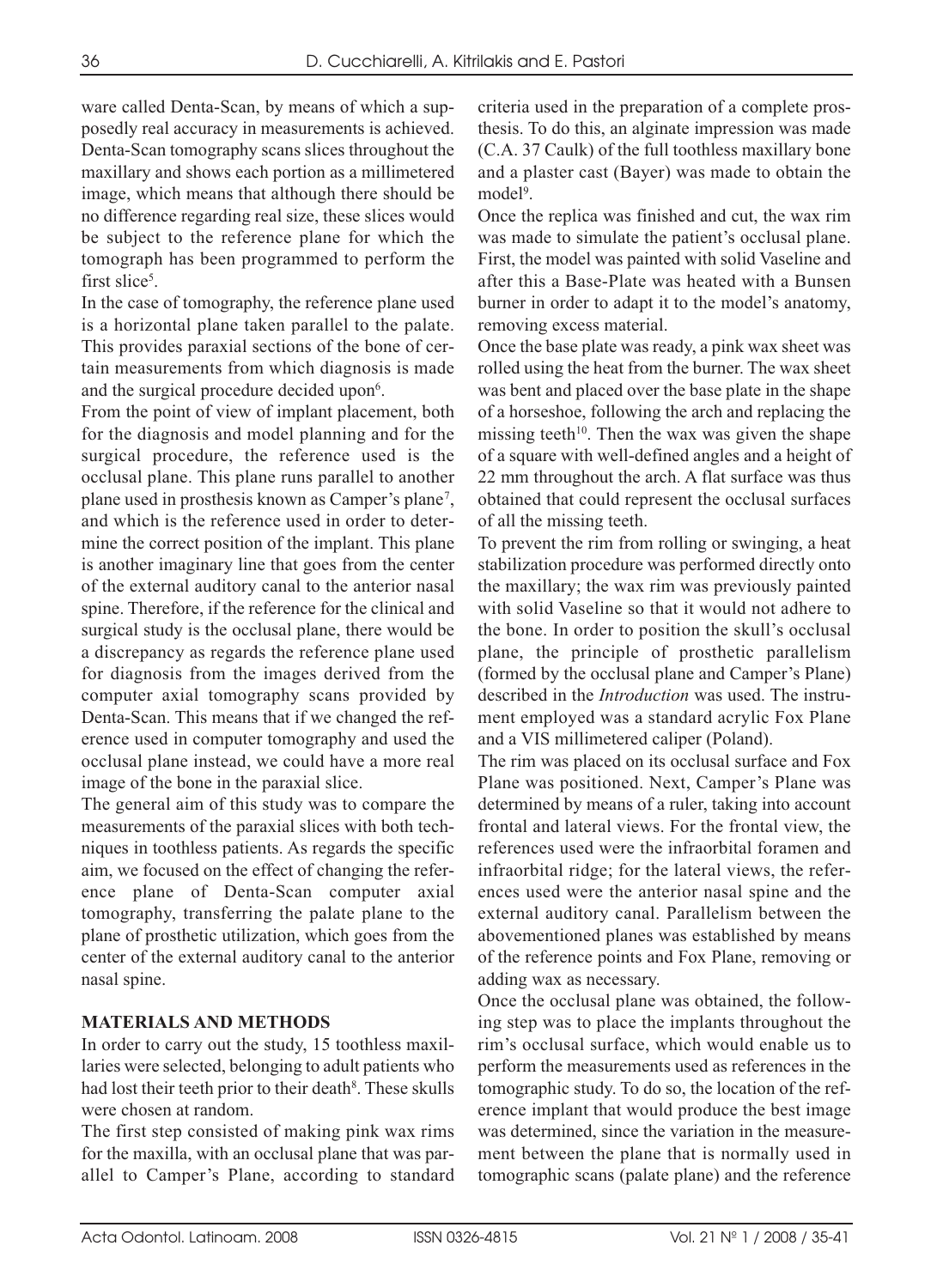

*Fig. 1: Coronal 3D view of implant location, in reference to Occlusal Plane.*

plane under examination (occlusal plane) would depend on it.

In order to carry out our analysis, the surface of the rim was divided into four quadrants, and an implant was placed in each of them. Of all the quadrants analyzed, the selected area was the one that corresponded to the Left Premolar region, since implants can be placed in better axiality in comparison with the asymmetric resorption of the other areas. Each implant was placed perpendicularly to the occlusal plane simulating the insertion axis used in a standard surgical procedure, which would be given by a surgical guide in a toothless patient or tooth alignment in the case of a partially toothless patient. In order for the Occlusal Plane to appear as one line in a tomographic lateral view, a radiopaque sheet was placed on the surface of the wax rim.

The implant used as a reference was a Branemark (Nobel Biocare) titanium implant which was 10 mm in length and had a diameter of 3.3 mm. It was selected for the study because it produced low artifact level regarding image quality, and because of its design features (Fig. 1 and 2).

Two tomographic scans were taken of each skull with the same wax rim and reference implant. One of the tomographic scans used the standard technique (i.e. the Horizontal Plane), while the other used the Occlusal Plane technique. In order to perform both techniques, the skulls were first fixed to the head of the gurney to prevent any movement. The location of the skulls was determined by a laser beam which rendered the correct positioning for the analysis.



*Fig. 2: Axial 3D view of implant location, in reference to Occlusal Plane.*

The equipment used was a new helicoid tomograph. With this kind of tomograph, the sample moves along with the gurney while the ray tube shoots continuously, providing uninterrupted spiral slices. The information gathered with this technique can be digitally processed later on, obtaining a 1.3 mm thickness every 0.6 mm.

The first image we obtained was the lateral view of the skull known as Scout View. After this, the area of analysis was established, taking as reference the lateral image of the skull from above the palate to below the wax rim (Fig. 3 and 4). Following this, the equipment reformatted the images parallel to the Horizontal and Occlusal Plane, creating an arch or horseshoe model. The tomographist selected the location points along the arch and in its center, connecting them to form a line that ran along the arch of the bone under examination. This line establishes the place from which the tomograph is to gather the information for creating the perpendicular paraxial images as well as the panorex slices. Panorex slices are a full panoramic view from left to right of the complete unit under examination <sup>11.</sup> Depending on the thickness between the external and the inner table, these slices can be two, three, four or even five, showing the different depths. Each panorex slice is 2 mm thick every 2 mm. At the bottom of the panoramic image there is a numbered table from which the height of the area under examination could be selected. The paraxial slice of the reference implant was checked against this reference. In order to perform a comparative measurement of both techniques, we used the scale on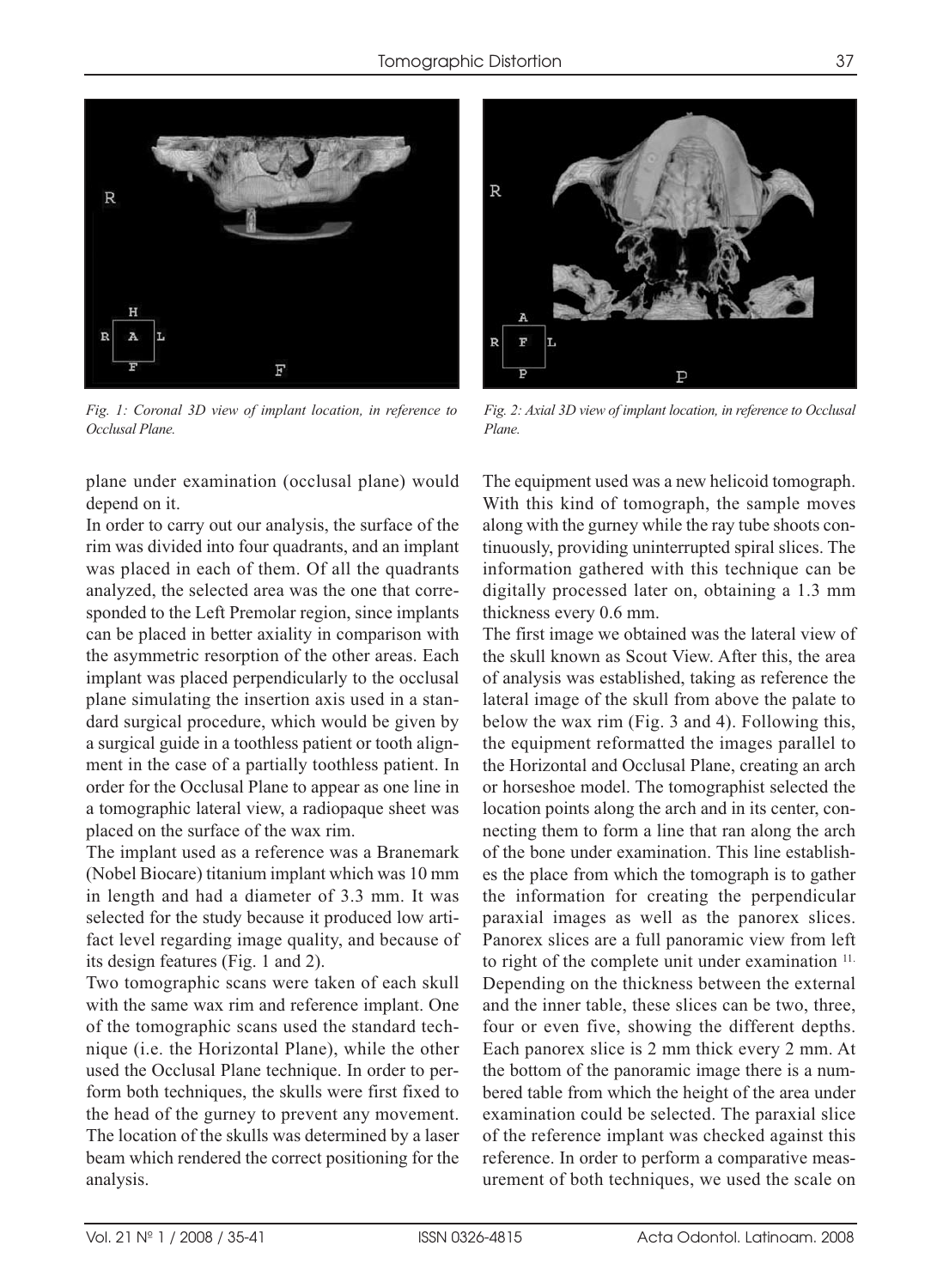*Fig. 3: Lateral Scout View for conventional Horizontal Plane technique. (the slices are parallel to the palate).*

the left margin of each slice, a compass and a caliper. This scale is a real 3 cm scale but can also be a mm range scale depending on the information provided by the tomograph.

Since the software employed reconstructs each paraxial slice every 2 mm, and since the reference implant has a diameter of 3 mm, part of the information gathered appeared in one or two slices depending on the reconstruction slice<sup>12</sup>.

As long as the implantologist performs the correct prosthetic planning<sup>13</sup>, the axial placement of an implant that is perpendicular to the occlusal plane should not be a difficult task, and this axiality should guarantee the successful placement of the implant when this is subjected to masticatory load in the future14. However, placing an implant in tomographic axiality, i.e. in such a way that its entire length can be seen in a paraxial slice, is a matter of chance, taking into account that, as mentioned above, Denta-Scan reconstruction takes place every 2 mm.

Therefore, when the length of the implant was observed in one paraxial slice , the implant measurement was transferred to the caliper's scale with a compass and registered in a table together with the sample and technique references. When the reconstruction slice took place in the middle of the implant, the image was repeated in two slices, with part of the information in one slice, and part of the information in the other slice, which meant that the top of the implant was registered in one slice and its base in another slice. In order to transfer the measurements accurately, a ruler and a set square were used as follows:

A ruler was placed on the mm scale provided by the software on the film.

*Fig. 4: Lateral Scout View for Occlusal Plane technique (the slices*

*are parallel to the Occlusal plane).*

A set square was moved perpendicularly to the ruler until it reached the top of the implant, and a line was drawn from this point to the scale.

This was repeated with the other slice, marking the base of the implant.

Since the paraxial slice scale is at the same height in all slices as regards the image, measurements could be unified in one slice by means of counting the lines in one slice and transferring them to the other slice. After this, the distance established was measured with the compass, transferred to the caliper and recorded in Table 1 (Figs. 5 and 6).

This methodology was repeated for both techniques with all fifteen samples. To assess the results, a comparative table was made with the measurements of the reference implants obtained with each technique.

#### **RESULTS**

In order to assess the results<sup>15</sup>, a table was constructed where we could observe each of the samples with the variations derived from each technique and the position of the tomographic slice where the measurement was taken (Table 1).

The statistics obtained were of the descriptive type, where both techniques or 'variables' were interrelated, grouped in pairs with the reference implant with a standard deviation of 0.0746 for the horizontal technique and 0.1506 for the occlusal technique. The statistic method employed was the Student Test. When each sample was tested with the reference value, we found that the p value was lower

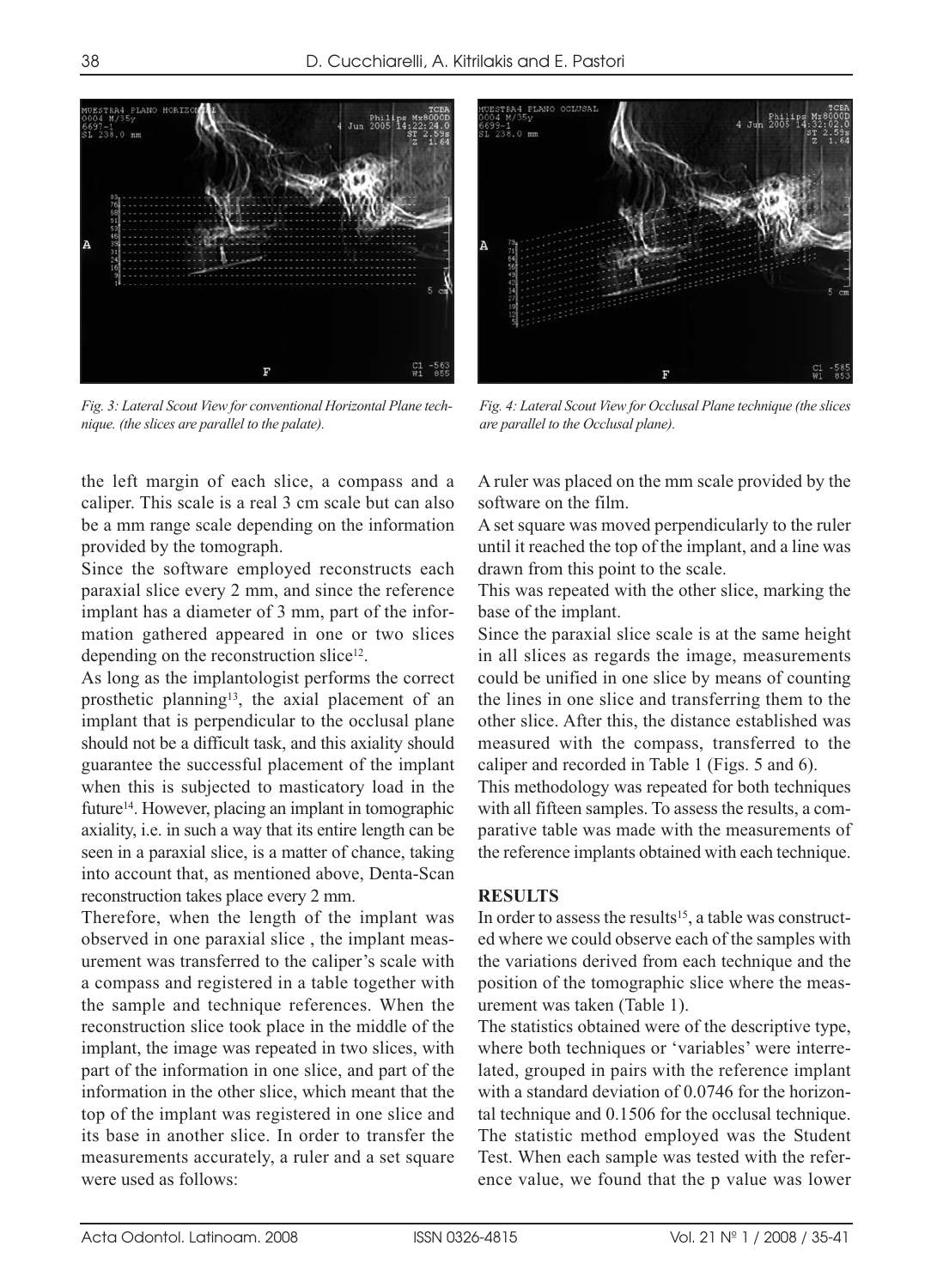| TABLE 1. Results of measurements expressed in millimeters |                                     |                                       |                         |                                     |                        |
|-----------------------------------------------------------|-------------------------------------|---------------------------------------|-------------------------|-------------------------------------|------------------------|
| <b>SAMPLE</b>                                             | <b>ABSOLUTE</b><br><b>MEASUREM.</b> | <b>HORIZONTAL</b><br><b>TECHNIQUE</b> | <b>TOMOG.</b><br>SLICE. | <b>OCCLUSAL</b><br><b>TECHNIQUE</b> | TOMOG.<br><b>SLICE</b> |
| 1                                                         | 10.00                               | 12.00                                 | $16 - 17$               | 11.80                               | $16 - 17$              |
| 2                                                         | 10.00                               | 11.90                                 | 16                      | 11.70                               | $16 - 17$              |
| 3                                                         | 10.00                               | 11.90                                 | 22                      | 11.80                               | 22                     |
| 4                                                         | 10.00                               | 11.80                                 | 19                      | 11.60                               | 23                     |
| 5                                                         | 10.00                               | 12.00                                 | 22                      | 11.50                               | $21 - 22$              |
| 6                                                         | 10.00                               | 12.00                                 | 19                      | 11.80                               | 20                     |
| 7                                                         | 10.00                               | 11.80                                 | 19                      | 11.90                               | 22                     |
| 8                                                         | 10.00                               | 12.00                                 | 19-20                   | 11.80                               | 22                     |
| 9                                                         | 10.00                               | 11.90                                 | $13 - 14$               | 11.80                               | 18                     |
| 10                                                        | 10.00                               | 11.80                                 | 15-16                   | 11.60                               | 19-20                  |
| 11                                                        | 10.00                               | 12.00                                 | 14                      | 11.50                               | $18 - 19$              |
| 12                                                        | 10.00                               | 11.90                                 | 22                      | 11.50                               | 23                     |
| 13                                                        | 10.00                               | 11.90                                 | $16 - 17$               | 11.50                               | $20 - 21$              |
| 14                                                        | 10.00                               | 11.90                                 | 19-20                   | 11.50                               | 22                     |
| 15                                                        | 10.00                               | 12.00                                 | $18-19$                 | 11.50                               | 21                     |



*Fig. 5: Oblique reformatted views of reference implant for Horizontal Technique.*



*Fig. 6: Occlusal Technique.*

than 0.05, which was the value taken as reference. This shows that significantly different values were obtained with both techniques regarding the measurements of the reference implants.

Comparing the two techniques, the value of p was also lower than 0.05 and we could see that there were differences between them, proving that the two techniques are not the same. The histogram showed that the tendency was for the occlusal technique to be closer to the measurements of the reference implants than the horizontal technique (Fig. 7).

As regards percentages, the standard technique showed 19.20% magnification compared to the occlusal technique, which showed 16.5% magnification.

#### **DISCUSSION**

When the technician depends only on anatomic features, they may be enough for the study of an organ, but this is not the case when it comes to taking measurements and then planning work based upon them. Therefore, a Denta–Scan study with a prosthetic tomographic guide for toothless patients would show a more real bone/implant relation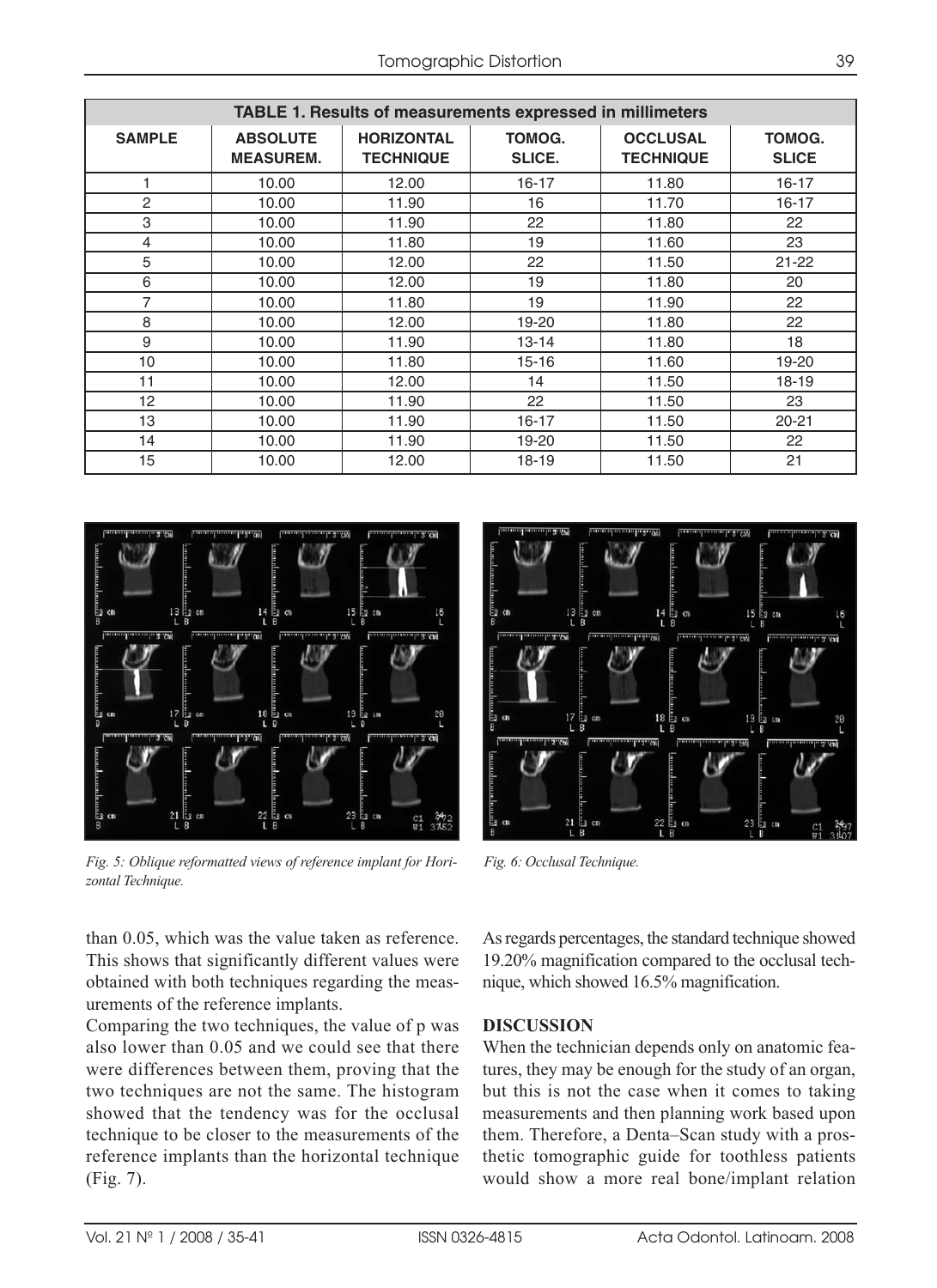

*Fig. 7: Histogram with measurement distribution averages.*

which would allow us to make a more reliable surgical guide taking into account distortions. These distortions were lower for the technique that used the prosthetic plane rather than the anatomic plane.

Moreover, these differences should be considered of significant importance when it comes to planning surgery around critical anatomical areas, such as the maxillary sinus, nostrils, inferior dental nerve, etc. The studies performed by authors such as Cavalcanti et al.16 did not take into account the changes in the reference planes as regards the angles of the Gantrix tomographer or in the case of studies such as Kohavi et al.17 where the angles were taken with the measurements of preset angles for all samples. The reference in our study was given to the technician with reference to the specific occlusal plane for each skull, once the correct prosthetic plane had been determined.

Considering the fact that available literature states that a radiograph has a distortion ranging from 25% to 30%, which would make it unreliable in this sense, according to this study, the distortion percentage can be reduced dramatically when the occlusal technique is employed. However, we still do not have a diagnostic technique that is 100% reliable.

Although the number of samples was not large, the results obtained show that the variations were constant,

which would surely lead to similar results had we examined a larger group of samples. It is clear then, that if we used the prosthetic-tomographic guide we would minimize distortion regarding bone measurement for the placement of an implant and we could have a more reliable surgical guide true to the existing bone.

### **CONCLUSION**

An analysis of the statistic results allows us to say that the use of the tomographic technique by Denta-Scan system with a reference plane that could guide the tomographist in the study would provide measurements that are somewhat closer to reality<sup>18</sup>. Nevertheless, the study showed distortions regarding the real measurements of reference implants with both techniques. Despite the fact that no technique was 100% true to reality, these distortions were smaller in the case of the Occlusal Technique than the Horizontal Technique. This was very important when we analyzed the results of this study, since if we normally speak of a 1 to 1 ratio, and tomography did not show this. Taking into account the fact that the number of samples was not large, the tendency repeated in each of them suggested that the results would still be constant if we used a larger number of samples. Similarly, from the Student Test analysis, for each technique, the p value was lower than 0.05, showing the variation between techniques and the absolute length of the reference implant. When the Student Test was applied between the Horizontal and Occlusal techniques, the p value was also lower than 0.05, which proved that the two techniques differ. The analysis of the results obtained showed that the occlusal technique was closer to the measurements of the reference implant than the horizontal technique. Regarding percentages, the standard technique (Horizontal) showed 19.20% magnification in comparison to the technique under examination (Occlusal), which showed 16.5% magnification. To sum up, if a tomographic and surgical guide is prepared taking the occlusal-prosthetic plane as reference, a better representation of reality will be obtained, which will in turn minimize the incorrect

interpretation regarding the depth of existing bone.

#### **CORRESPONDENCE**

Dr Darío Cucchiarelli Diag. 77 Nº 764 B1902BNH, La Plata, Buenos Aires, Argentina masterdocdario@gmail.com